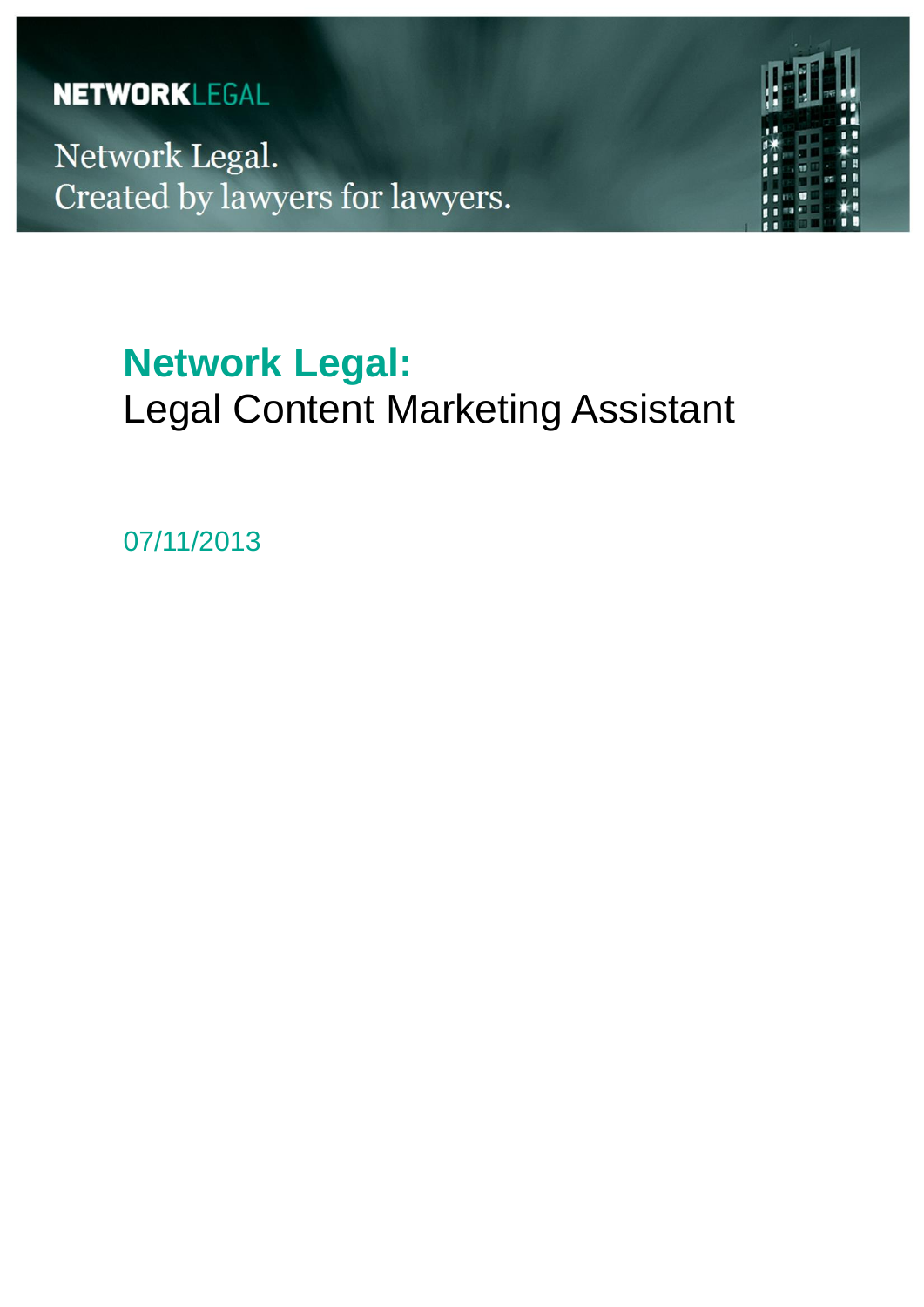## **Do you have the skills, drive and creative mind to work with us to grow our legal digital marketing service?**

#### **Can you write compelling content and share it online?**

**Job Title:** Legal Content Marketing Assistant **Primary Location:** Glasgow **Reports to:** Alasdair Thomson, Director **Salary:** DoE **Hours:** Full time, flexible **Apply:** CV and covering letter to [alasdair@networklegal.co.uk.](mailto:alasdair@networklegal.co.uk) **Closing Date:** 22/11/2013

# **About Network Legal**

Founded in 2011, Network Legal owns and operates a UK wide network of websites which generate online business enquiries for the legal sector. We work only with selected partners with a national focus who wish to gain a significant share of the online legal market. Quality content lies at the heart of our strategy.

In order to achieve our aims we leverage the power of the internet for our clients, maximising elements such as design, search, analytics, content marketing, Pay Per Click and social media to:

- Drive as much traffic to our websites as possible
- Encourage the visitors to carry out desired actions e.g. contacting our partners
- Dominate the online space relevant to those areas our partners wish to gain business from.

Our approach is very much based on a combination of collaboration, innovation and integration. Oh, and enjoying our work is important too!

We have been experiencing considerable growth and are looking for a graduate with an interest in content creation, digital marketing and conversion techniques to join our growing team.

#### **Primary purposes**

The primary purposes of this role are to:

enquiries@networklegal.co.uk Tel: 0845 620 5664 page 2 of 3